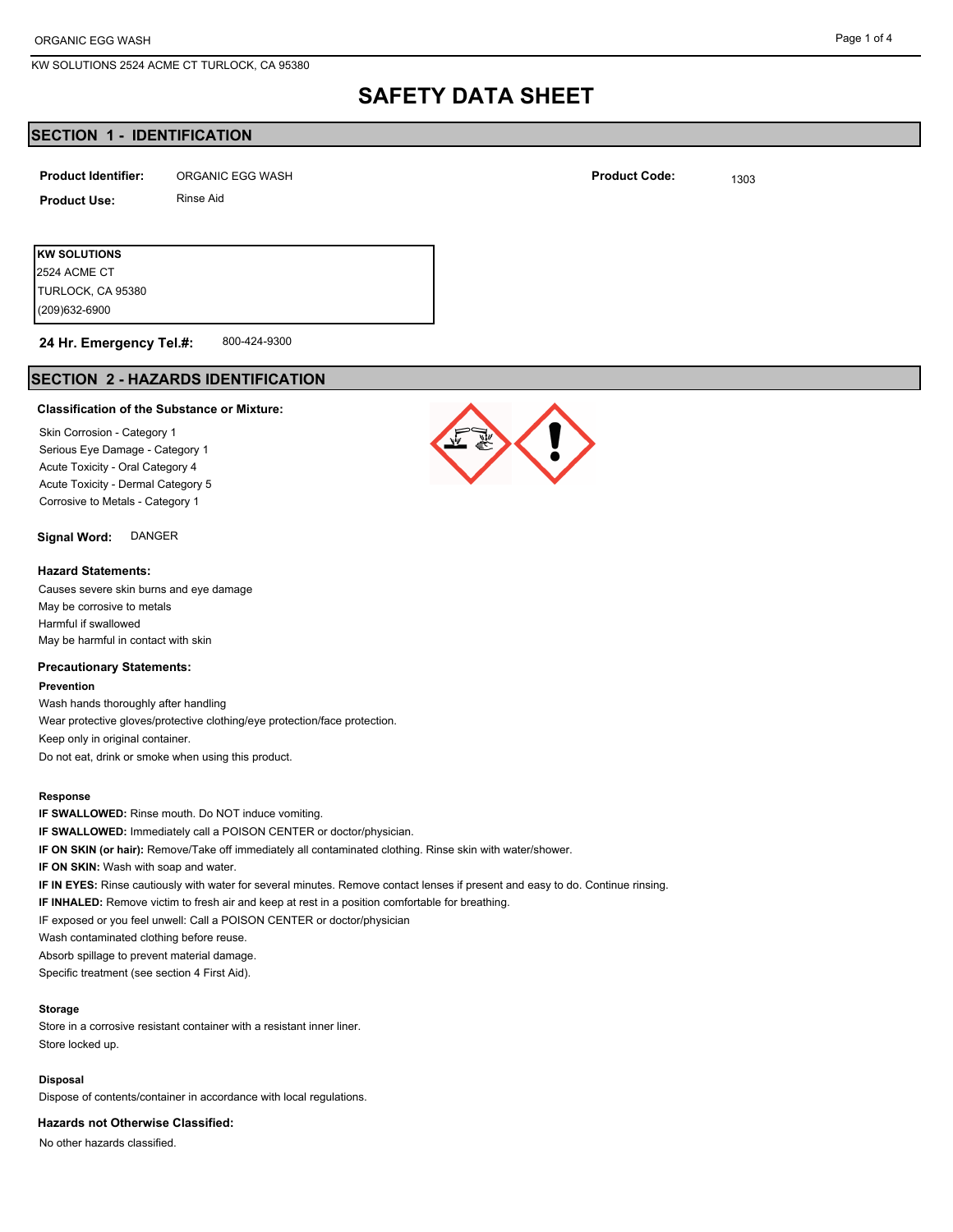# **SAFETY DATA SHEET**

## **SECTION 3 - COMPOSITION / INFORMATION ON INGREDIENTS**

| Ingredient                  | <b>Synonym</b>        | <b>ICAS Number</b> | <b>IConcentration</b> |
|-----------------------------|-----------------------|--------------------|-----------------------|
| <b>ISODIUM HYDROXIDE</b>    | <b>I</b> CAUSTIC SODA | 1310-73-2          | $10-20\%$             |
| <b>IPOTASSIUM HYDROXIDE</b> | I CAUSTIC POTASH      | 1310-58-3          | 5-10%                 |

### **SECTION 4 - FIRST-AID MEASURES**

**Inhalation:** Remove source of exposure or move person to fresh air and keep comfortable for breathing. If experiencing respiratory symptoms: Call a POISON CENTER/doctor. If breathing is difficult, trained personnel should administer emergency oxygen if advised to do so by the POISON CENTER/doctor.

**Skin Contact:** Take off immediately contaminated clothing, shoes and leather goods (e.g. watchbands, belts). Rinse skin with lukewarm, gently flowing water/shower with a flushing duration of 30 minutes. Immediately call POISON CENTER/doctor. Wash contaminated clothing before re-use.

**Eye Contact:** Remove source of exposure or move person to fresh air. Rinse eyes cautiously with lukewarm, gently flowing water for several minutes, while holding the eyelids open. Remove contact lenses, if present and easy to do. Continue rinsing for 30 minutes. Take care not to rinse contaminated water into the unaffected eye or into the face. Immediately call a POISON CENTER/doctor.

**Ingestion:** Immediately call a POISON CENTER/doctor. Do NOT induce vomiting. If vomiting occurs naturally, lie on your side, in the recovery position. **Most Important Symptoms and Effects, both Acute and Delayed:** Causes severe skin burns and eye damage, burning of the mouth, throat, and esophagus.

**Indication of any Immediate Medical Attention and Special Treatment Needed:** Treat symptomatically

### **SECTION 5 - FIRE-FIGHTING MEASURES**

**Extinguishing Media:** Material is not flammable. Use extinguisher media appropriate for material in surrounding fire.

**Special hazards arising from the substance or mixture:** Hot or molten material can react violently with water. Can react with certain metals, such as aluminum, to generate flammable Hydrogen gas.

**Flammability classification (OSHA 29 CFR 1910.106) (Hazcom 2012):** Non flammable

**Hazardous Combustion Products:** May cause fire and explosions when in contact with incompatible materials.

**Special protective equipment and precautions for firefighters:** In the event of a fire, wear full protective clothing and NIOSH-approved self-contained breathing apparatus.

### **SECTION 6 - ACCIDENTAL RELEASE MEASURES**

**Personal precautions, protective equipment and emergency procedures:** Ventilate area of leak or spill. Wear appropriate personal protective equipment as specified in Section 8. Isolate hazard area. Keep unnecessary and unprotected personnel from entering.

**Methods and materials for containment and cleaning up:** Contain and recover liquid when possible. Do not let product enter drains. Residues from spills can be diluted with water, neutralized with dilute acid and collected with dry earth, sand or other non-combustible material and disposed of in appropriate container.

**Special spill response procedures:** Collect spills in plastic containers only

## **SECTION 7 - HANDLING AND STORAGE**

**Precautions for Safe Handling:** Wear at least chemical resistant gloves and eye protection, face shield, and chemical resistant garments when handling, moving or using this product. Do not contaminate water, food, or feed by storage or disposal.

**Conditions for Safe Storage:** Keep product in tightly closed container when not in use. Do not drop, roll, or skid drum. Store in a cool, dry, well-ventilated area away from heat or open flame.

**Incompatible Materials:** Avoid strong oxidizing agents, soft metals, acids, and heat.

# **SECTION 8 - EXPOSURE CONTROLS / PERSONAL PROTECTION**

| <b>Chemical Identity</b> | <b>ICAS Number</b> | <b>Type</b> | <b>Exposure Limit Values</b> | lSource       |
|--------------------------|--------------------|-------------|------------------------------|---------------|
| <b>ISODIUM HYDROXIDE</b> | 1310-73-2          | PEL         | $2 \text{ mg/m}$             | <b>IOSHA</b>  |
|                          |                    | <b>IREL</b> | $2 \text{ mg/m}$             | <b>INIOSH</b> |
|                          |                    | <b>ITLV</b> | $2 \text{ mg/m}$             | <b>ACGIH</b>  |

**Ventilation and engineering measures:** Forced air, local exhaust, or open air is adequate.

**Respiratory Protection:** Not a respiratory irritant unless dealing with a mist form, then wear appropiate NIOSH respirator.

**Skin Protection:** Wear chemical resistant gloves and chemical resistant garments when handling, wash garments before re-use.

**Eye/Face Protection:** Wear safety glasses, goggles and/or face shield to prevent eye contact.

**Other Protective Equipment:** Eye wash facility and emergency shower should be in close proximity.

**General Hygiene Conditions:** Do not eat, drink or smoke when using this product. Wash thoroughly after handling. Remove and wash contaminated clothing before re-use. Handle in accordance with good industry hygiene and safety practice.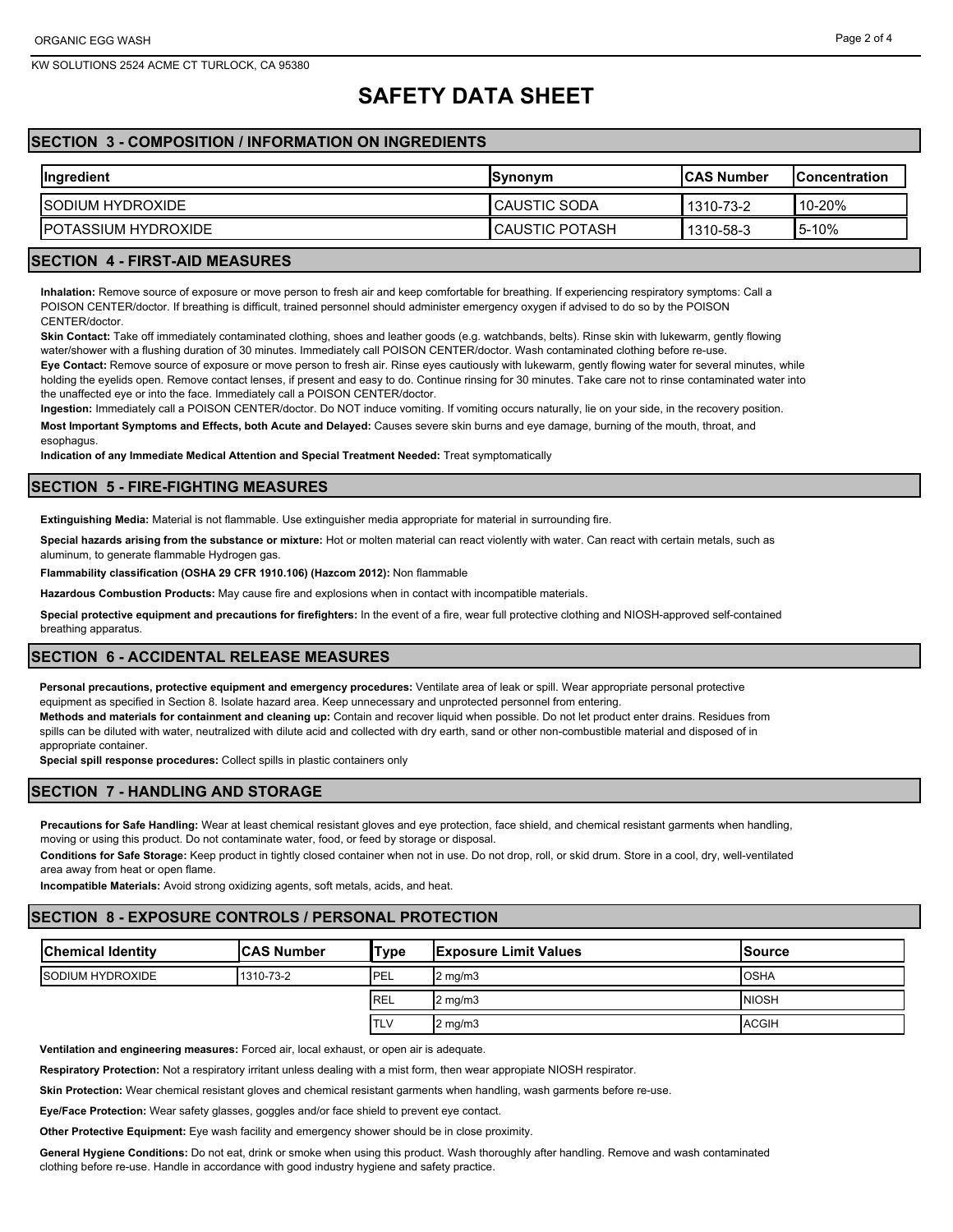# **SAFETY DATA SHEET**

## **SECTION 9 - PHYSICAL AND CHEMICAL PROPERTIES**

**Appearance:** Colorless clear liquid. **Odor:** Odorless **pH:** >12 **Melting/Freezing point:** No information available. **Initial boiling point and boiling range:** No information available. **Flammability (solid, gas):** Non flammable. **Relative density:** 1.2 g/mL **Solubility in Water:** Complete **Decomposition temperature:** No information available. **Viscosity:** 25-50 cSt at 20ºC / 68ºF

### **SECTION 10 - STABILITY AND REACTIVITY**

**Reactivity:** Reactive with oxidizing agents, reducing agents, metals, acids and alkalis.

**Chemical Stability:** Stable under normal conditions

**Possibility of Hazardous Reactions:** Reactive with oxidizing agents, reducing agents, metals, acids and alkalis.

**Conditions to Avoid:** Incompatible materials

**Incompatible Materials:** Alkalis, oxidizing agents, metals, acids and organic materials.

**Hazardous Decomposition Products:** Sodium Oxide. Decomposition by reaction with certain metals releases flammable and explosive Hydrogen gas.

### **SECTION 11 - TOXICOLOGICAL INFORMATION**

#### **Information on likely routes of exposure:**

Routes of entry - inhalation: YES Routes of entry - skin & eye: YES Routes of entry - ingestion: YES Routes of entry - skin absorption: NO

#### **Potential Health Effects:**

### **Signs and symptoms of short term (acute) exposure:**

**Inhalation:** Inhalation of the mist may produce severe irriation of respiratory tract, characterized by coughing, choking, shortness of breath, headaches, dizziness, nausea, weakness and/or drowsiness.

**Ingestion:** Corrosive! Swallowing causes severe burns of mouth, throat, and stomach. Severe scarring of tissue, corrosion, permanent tissue destruction and death may result. Symptoms may include severe pain, nausea, vomiting, diarrhea, shock, hemorrhaging and/or fall in blood pressure. Damage may appear days after exposure.

**Skin:** Corrosive! Contact with skin causes irritation or severe burns and scarring with greater exposures.

**Eye:** Corrosive! Causes irritation of eyes, and with greater exposures it can cause burns that may result in permanent impairment of vision, even blindness.

### **Potential Chronic Health Effects:**

**Carcinogenicity:** No components are listed as carcinogens by ACGIH, IARC, OSHA, or NTP.

**Mutagenicity:** Not known to have mutagenic effects in humans or animals.

**Reproductive effects:** No known reproductive effects in humans or animals.

**Sensitization to material:** Not a known sensitizer in humans or animals.

**Specific target organ effects:** No known specific target organ effects.

**Medical conditions aggravated by overexposure:**

**Toxicological data:** ATE oral =  $1232$  mg/kg

ATE dermal = >2000 mg/kg

ATE inhalation = No information available.